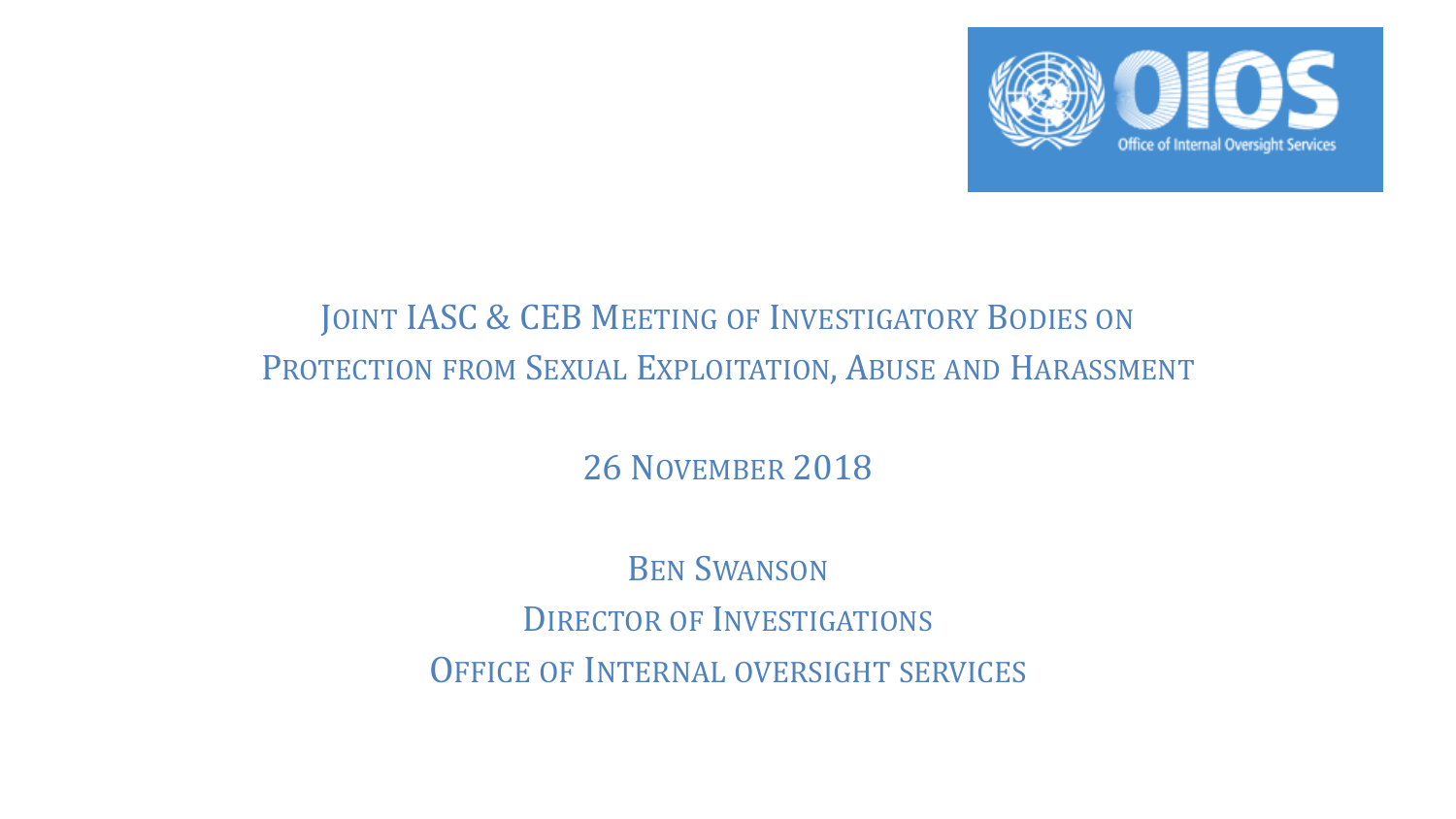

*"Harmonizing approaches to define roles, improve coordination, improve the quality of investigations and strengthen investigative capacity in the field and across sectors."*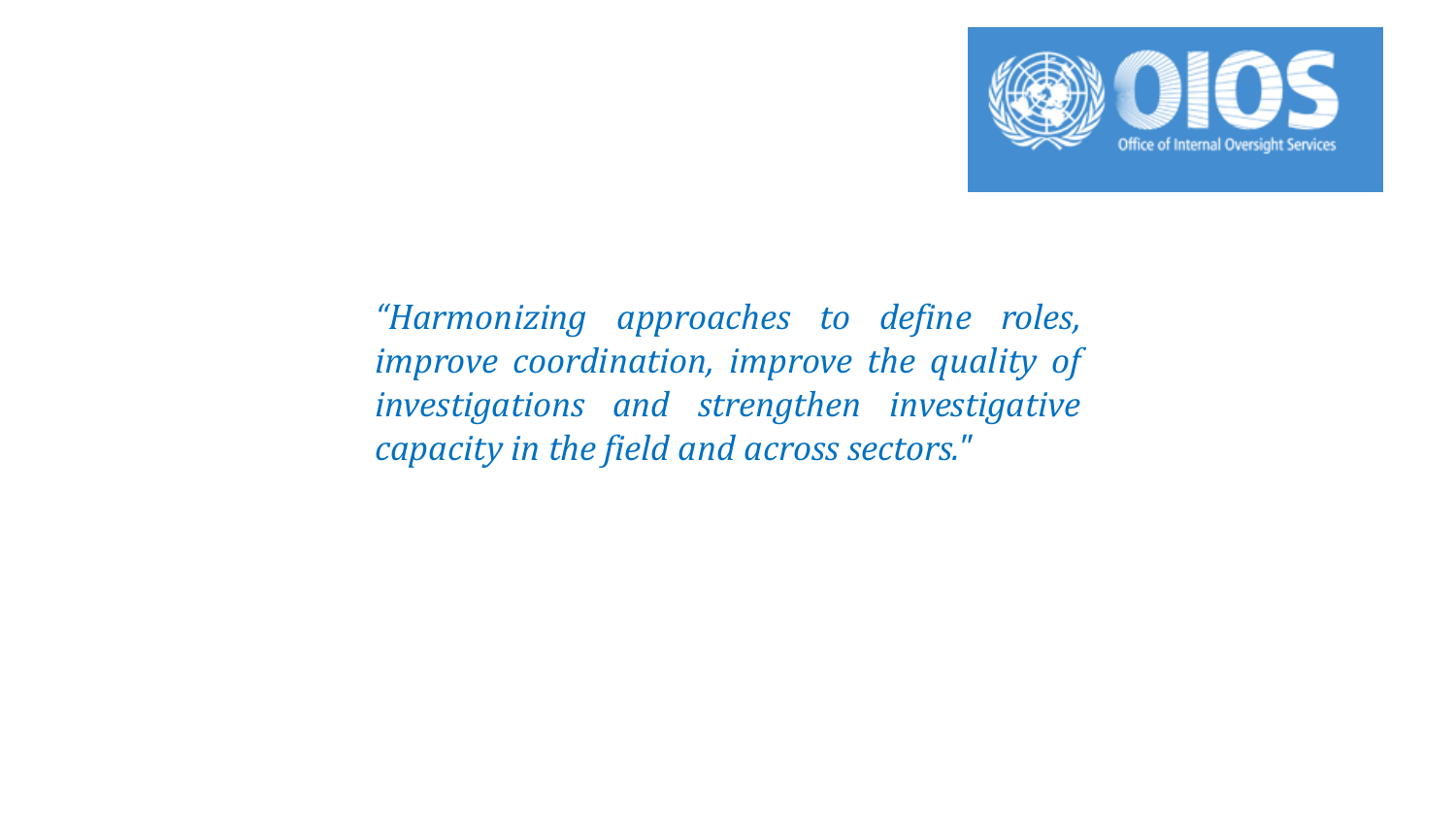

- UN-RIS Joint Task-Force on Improving the Investigation of Sexual Exploitation & Abuse and "The Guidelines."
- Initiatives to improve the investigation of sexual harassment and abuse.
- Demonstrate trends and capacity gaps within U.N. Investigation Services.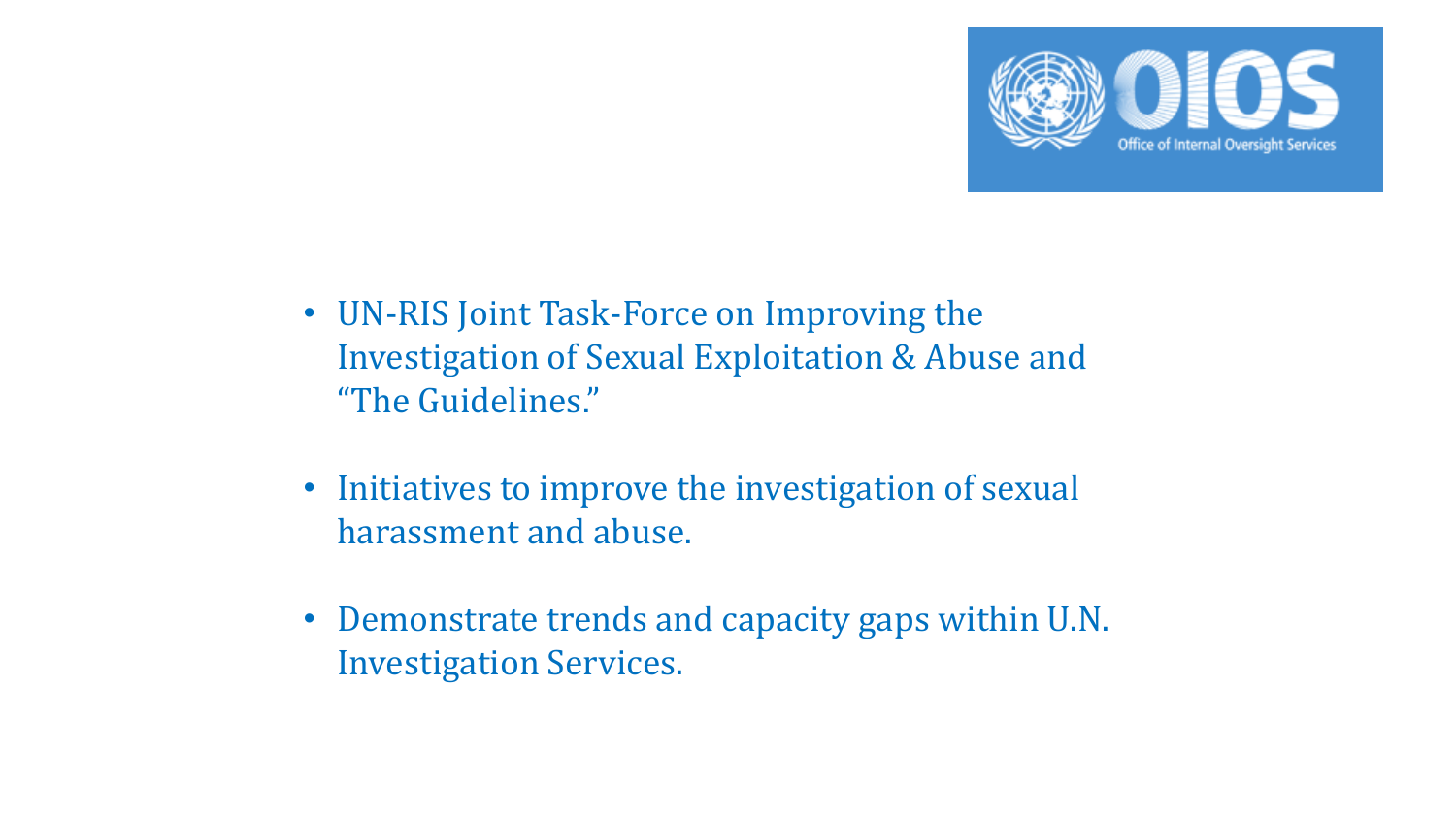## Use of Consultants – Views of U.N. Investigation Services

- We are using \*\*\*\*\* and they are excellent.
- We use consultants to cover periods of high caseworkload. In this sense they are a cheap substitute for investigators..
- We have had some success in recruiting high quality consultants, especially for short-term, focused assignments (including SEA and Sexual Harassment), but less in keeping them on-board for longer periods to help address the overall workload of the office.
- The use of consultants is imperative due to the high caseload and ratio of cases to staff investigators.
- We have a strong group of 5 long-term Investigations consultants (on Long-Term Agreements), all of whom have additional skills and experience which add value to the unit.
- They are not always available and we cannot find qualified professionals prepared to work on temporary contracts.
- If they don't know the processes and procedures of the Organisation their turn-around is much lower compared to a full-time staff member.
- Their work requires additional quality control.
- In general terms we would not recommend to use consultants to investigate SEA/SHA cases due to the reputational risk for the Organisation.
- They either needed a lot of coaching to work under our framework and methods or they just were not that capable.
- We have tried a number of consultants with mixed results. They have a significantly lower direct cost than staff; however, they have higher administrative costs.
- it would be preferable to have additional staff rather than increasing the use of short-term consultants.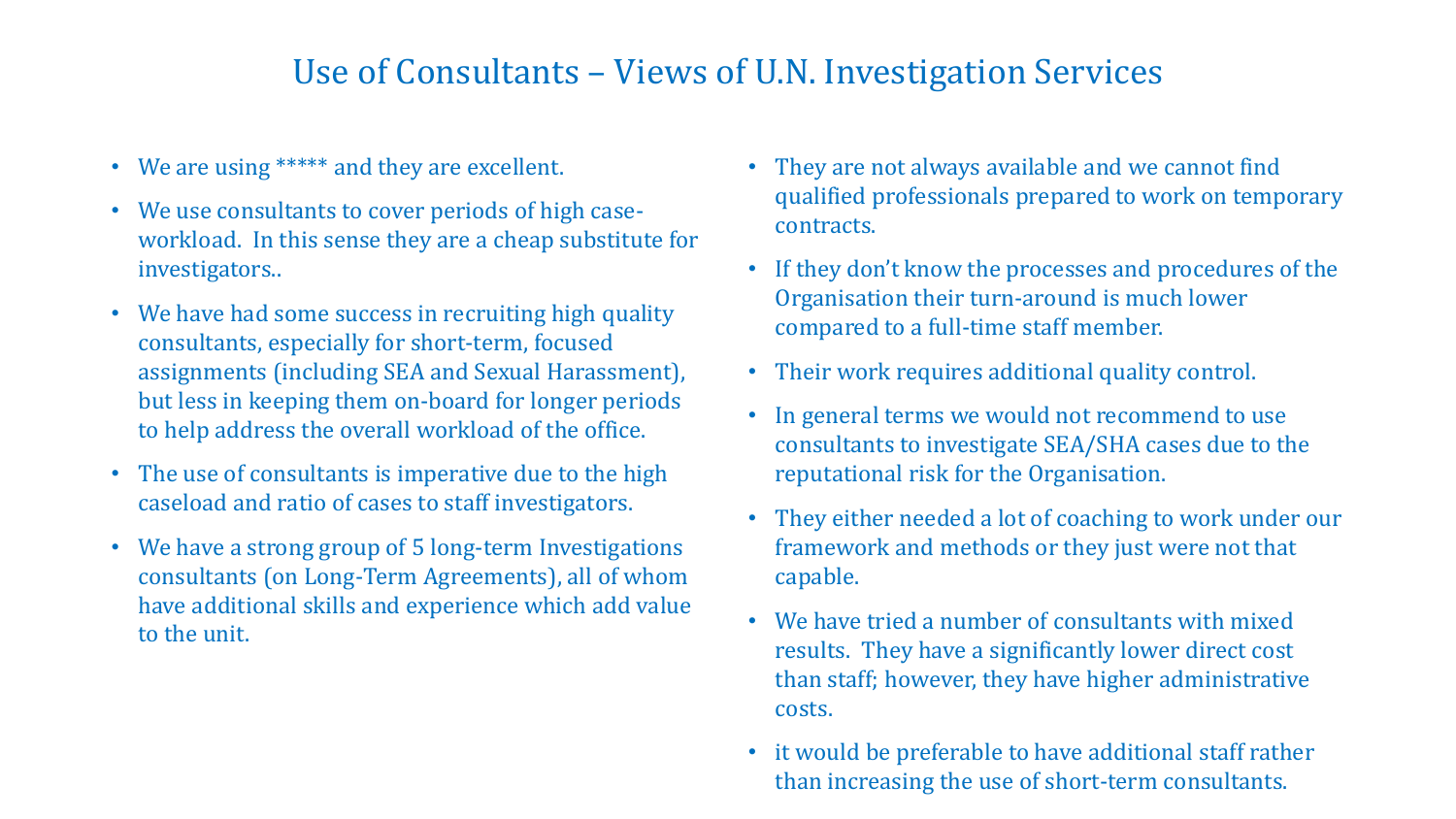### Responding U.N. Investigation Services – Total Case Intake

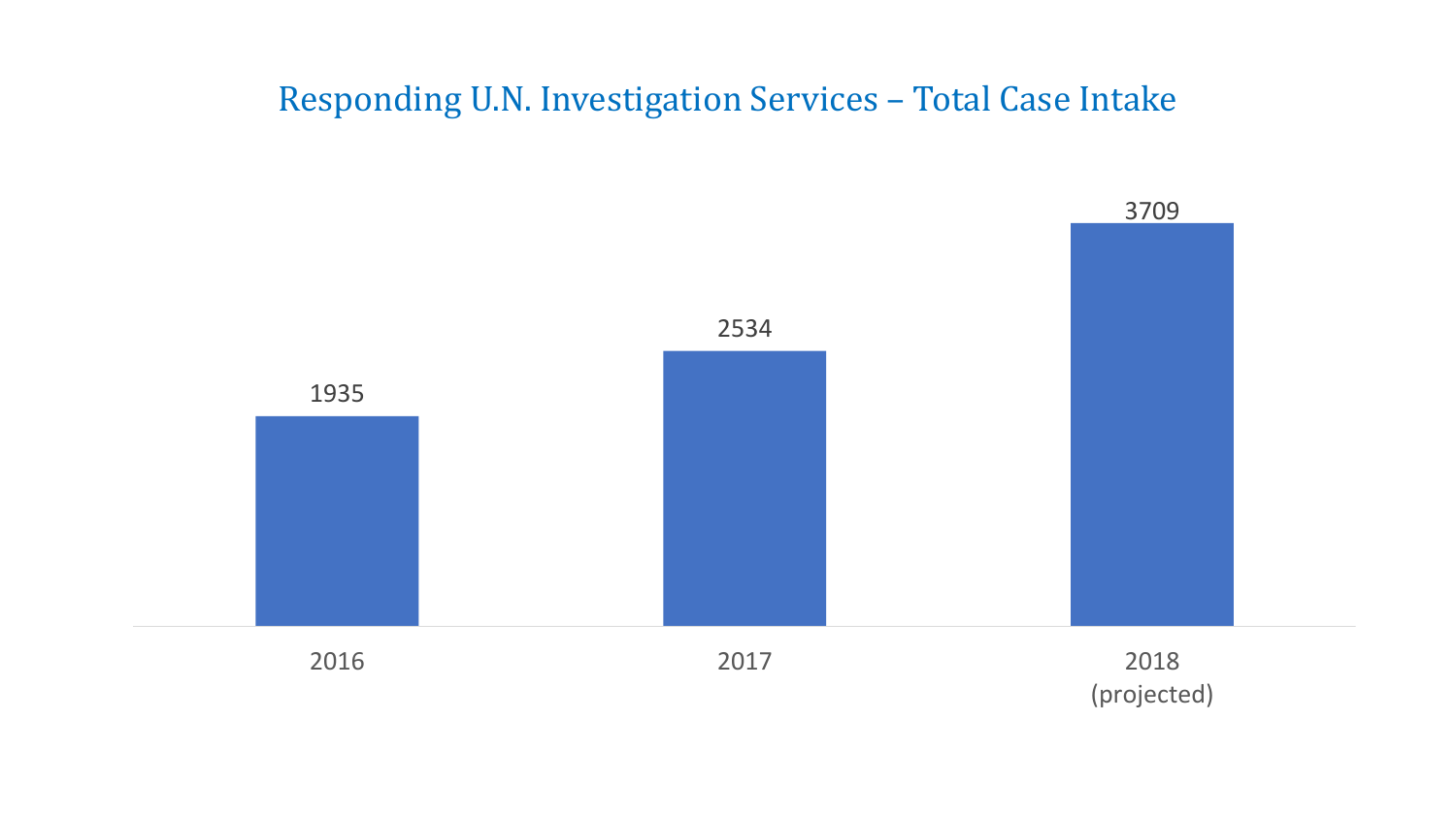# Responding U.N. Investigation Services – Total Case Intake Sexual Exploitation & Abuse

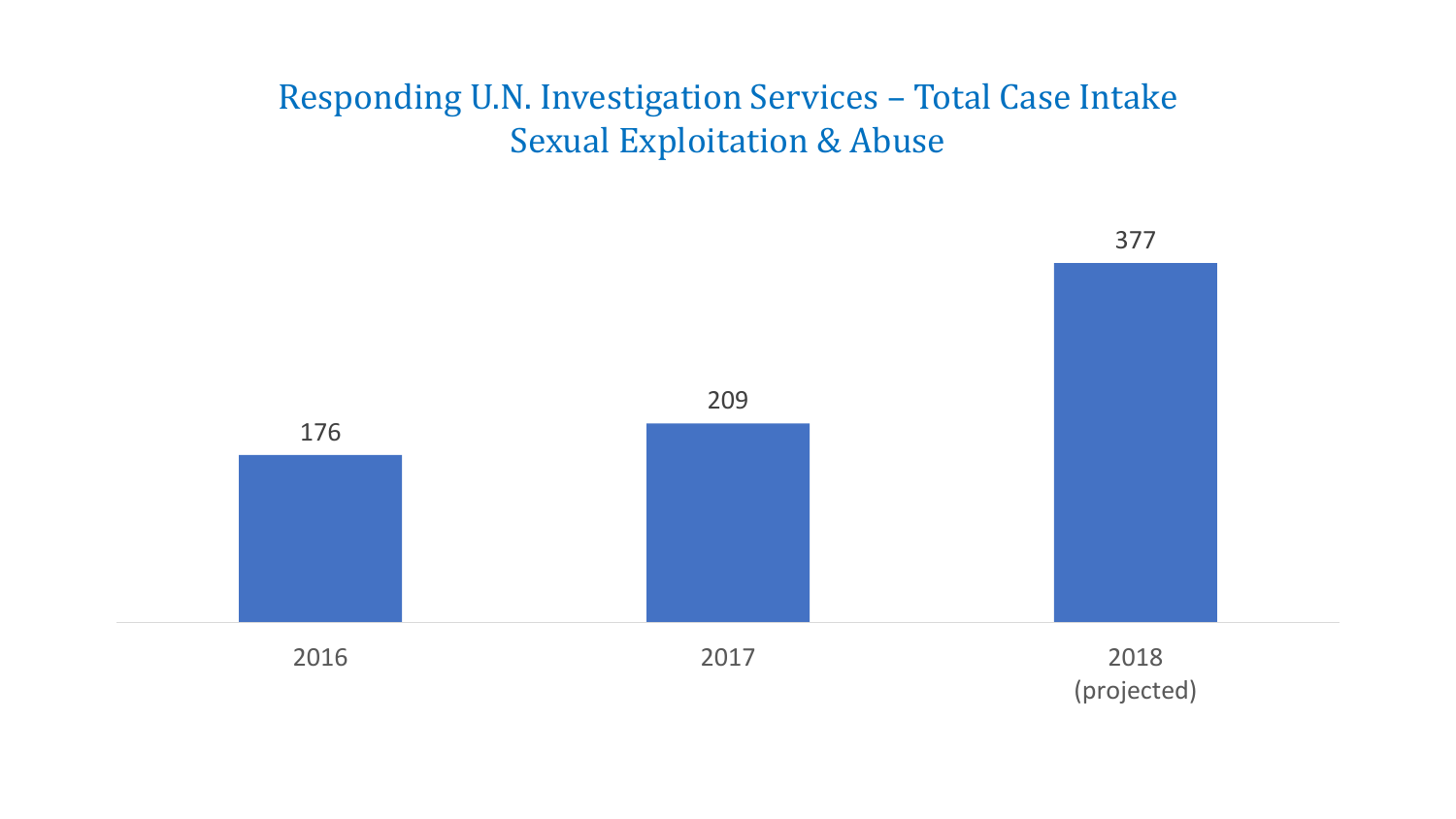# Responding U.N. Investigation Services – Total Case Intake Sexual Harassment & Abuse

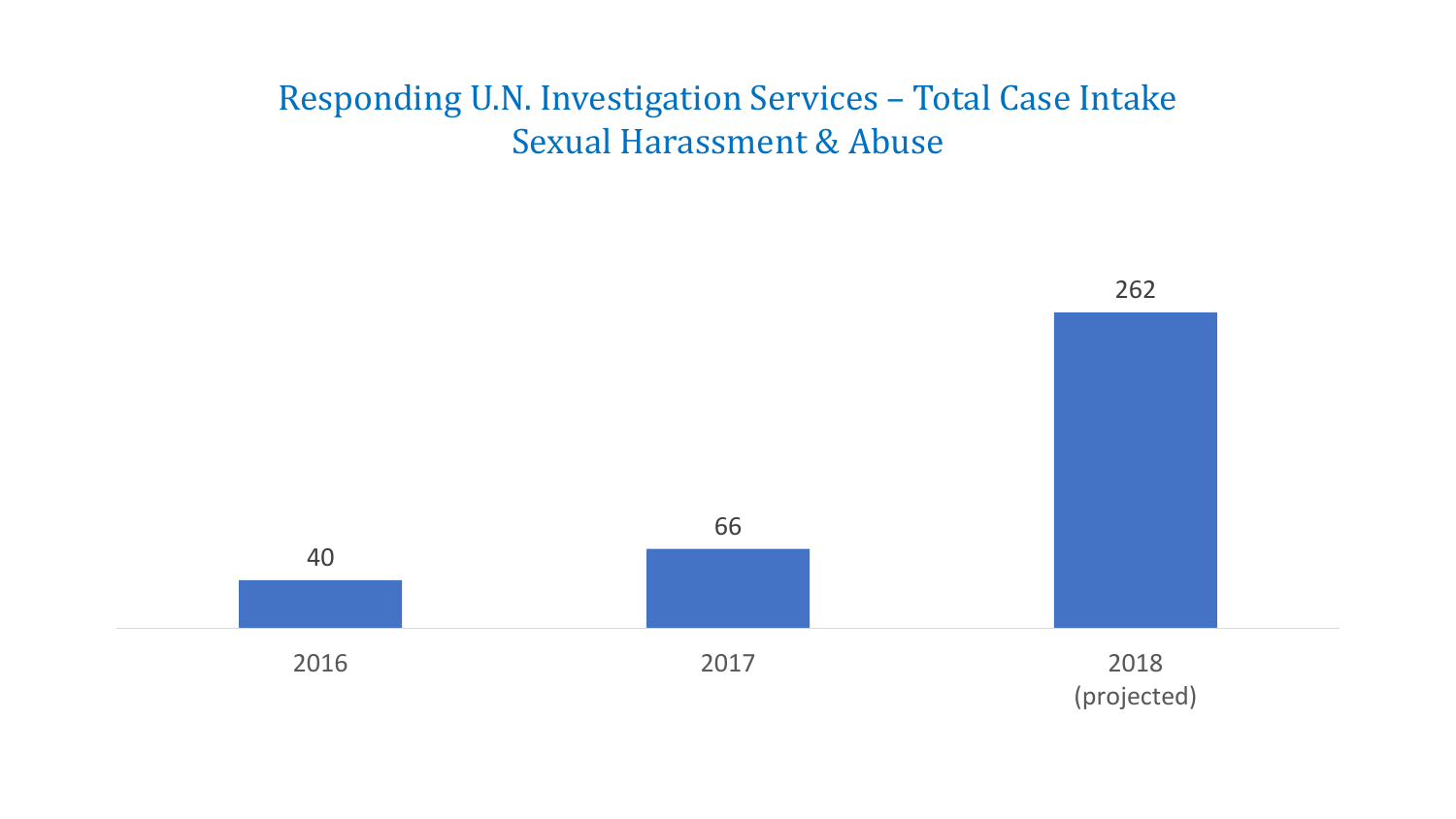# Responding U.N. Investigation Services - Percentage Increases in Reporting 2016 – 2017 & 2017 - 2018